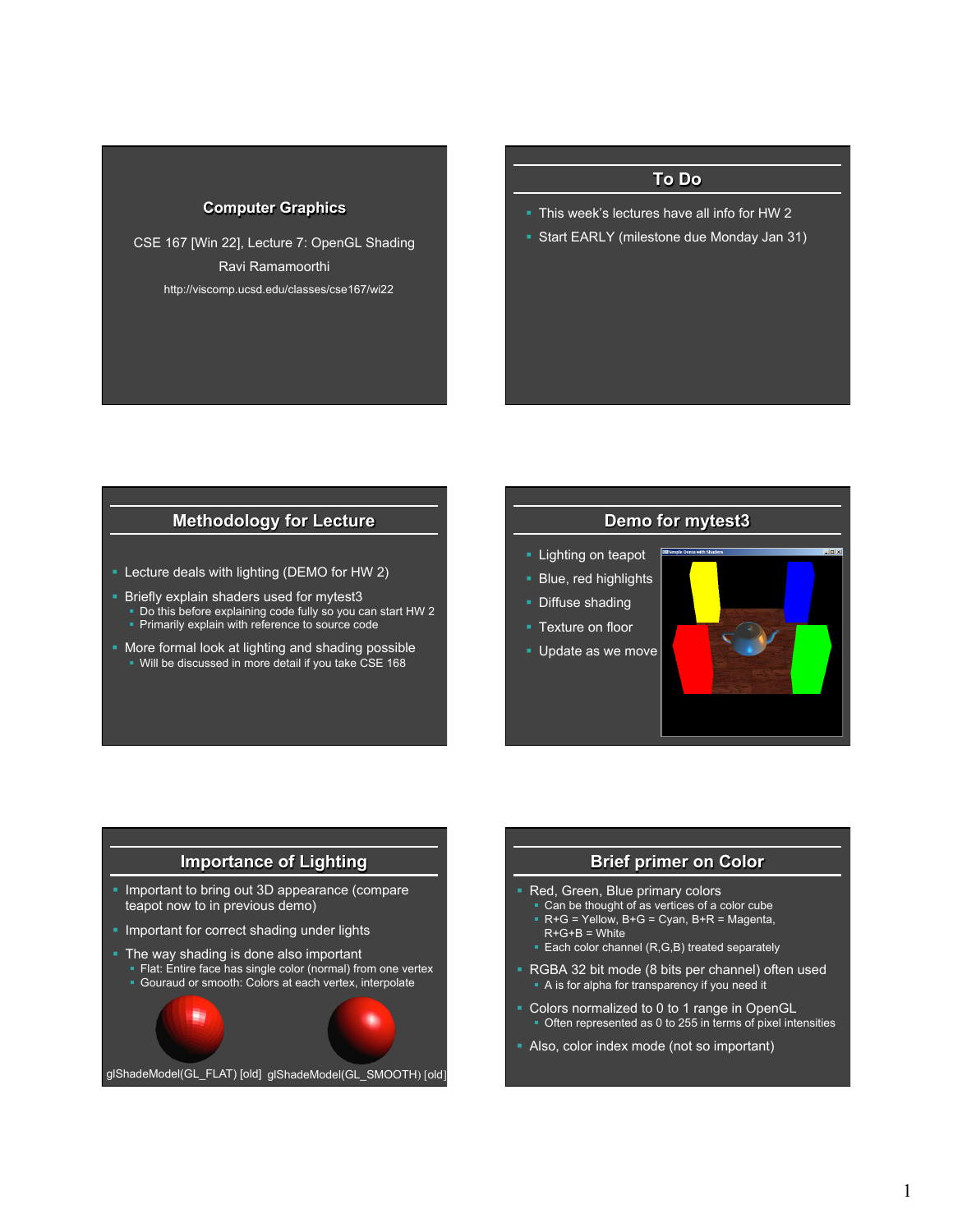### **Outline**

- § *Gouraud and Phong shading (vertex vs fragment)*
- § Types of lighting, materials and shading **• Lights: Point and Directional** 
	- § Shading: Ambient, Diffuse, Emissive, Specular
- § Fragment shader for mytest3 **HW** 2 requires a more general version of this
- Source code in display routine

#### **Vertex vs Fragment Shaders**

- Can use vertex or fragment shaders for lighting
- Vertex computations interpolated by rasterizing<br>■ *Gouraud (smooth) shading*, as in mytest1<br>■ *Flat shading*: no interpolation (single color of polygon)
- Either compute colors at vertices, interpolate<br>■ This is standard in old-style OpenGL<br>■ Can be implemented with vertex shaders
- § Or interpolate normals etc. at vertices
- And then shade at each pixel in fragment shader<br>
 *Phong shading* (different from Phong illumination)<br>
 More accurate
- 
- Wireframe: glPolygonMode (GL\_FRONT, GL\_LINE)<br>■ Also, polygon offsets to superimpose wireframe<br>■ Hidden line elimination? (polygons in black…)



#### **Gouraud and Errors**

- $I_1 = 0$  because (N dot E) is negative.
- $I<sub>2</sub> = 0$  because (N dot L) is negative.
- Any interpolation of  $I_1$  and  $I_2$  will be 0.



# **Phong Illumination Model**  § Specular or glossy materials: highlights • Polished floors, glossy paint, whiteboards § For plastics highlight is color of light source (not object) § For metals, highlight depends on surface color ■ Really, (blurred) reflections of light source **Roughness**

#### **2 Phongs make a Highlight**

- Besides the Phong Illumination or Reflectance model, there is a Phong Shading model.
- Phong Shading: Instead of interpolating the intensities between vertices, interpolate the *normals*.
- The entire lighting calculation is performed for each pixel, based on the interpolated normal. (Old OpenGL doesn't do this, but you can and will with current *fragment shaders*)

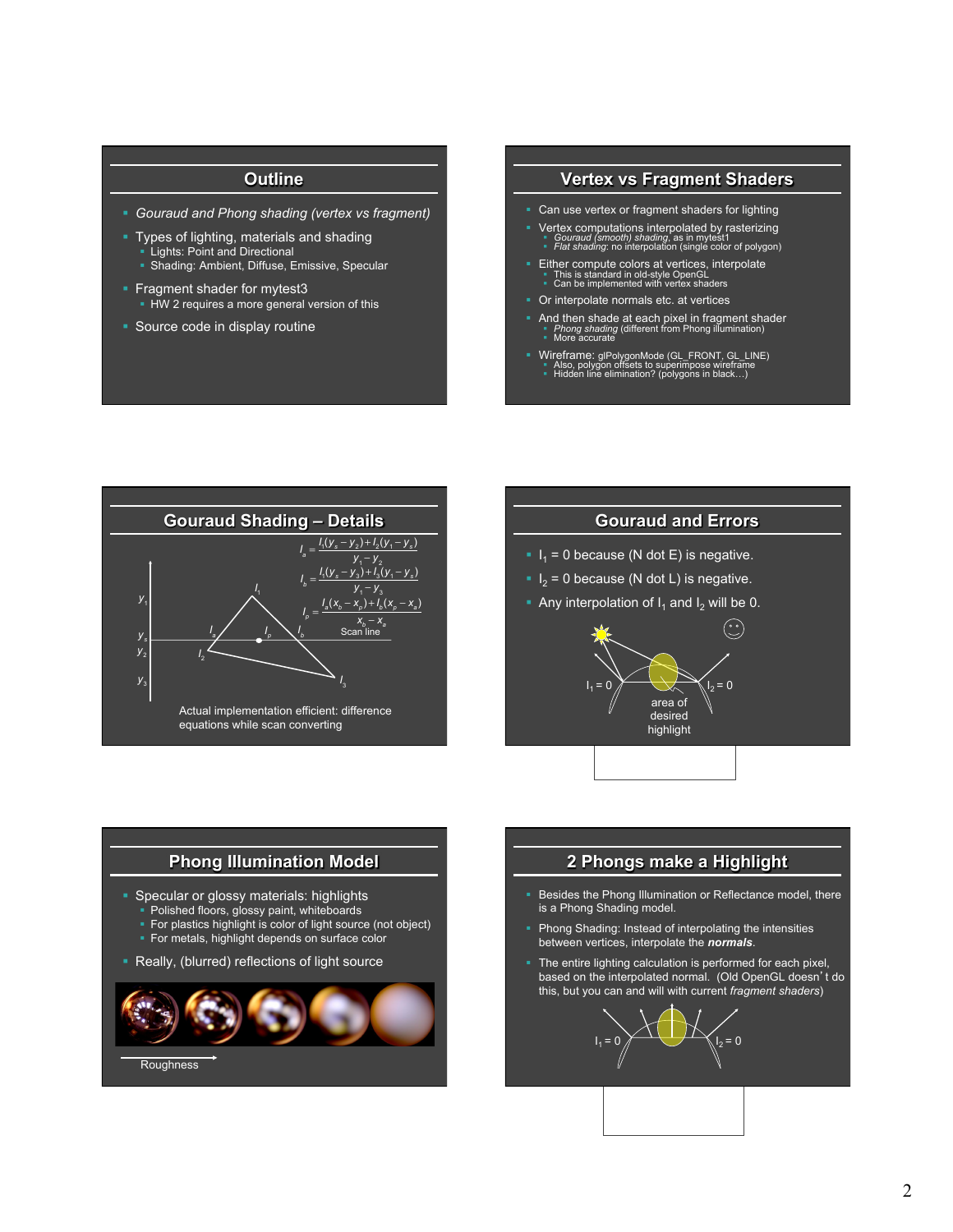#### **Examples and Color Plates**

See OpenGL color plates (earlier eds) and glsl book



**http://blog.cryos.net/categories/15-Avogadro/P3.html http://blenderartists.org/forum/showthread.php?11430-Games-amp-Tutorials-(updated-Jan-5-2011)** 

#### **Simple Vertex Shader in mytest3**

**#version 330 core // Do not use any version older than 330!** 

#### **// Inputs**

**layout (location = 0) in vec3 position; layout (location = 1) in vec3 normal; layout (location = 2) in vec2 texCoords;** 

**// Extra outputs, if any out vec4 myvertex; out vec3 mynormal; out vec2 texcoord;** 

**// Uniform variables uniform mat4 projection; uniform mat4 modelview; uniform int istex ;** 

#### **Simple Vertex Shader in mytest3**

**void main() {** 

**}** 

- **gl\_Position = projection \* modelview \* vec4(position, 1.0f); mynormal = mat3(transpose(inverse(modelview))) \* normal ; myvertex = modelview \* vec4(position, 1.0f) ;**
- **texcoord = vec2 (0.0, 0.0); // Default value just to prevent errors if (istex != 0){**
- **texcoord = texCoords;**

#### **Outline**

- Gouraud and Phong shading (vertex vs fragment)
	- § *Types of lighting, materials and shading*
	- § *Lights: Point and Directional*
	- § *Shading: Ambient, Diffuse, Emissive, Specular*
- **Fragment shader for mytest3 • HW 2 requires a more general version of this**
- § Source code in display routine

### **Lighting and Shading**

- Rest of this lecture considers lighting
- In real world, complex lighting, materials interact
- § We study this more formally in CSE 168
- For now some basic approximations to capture key effects in lighting and shading
- **Inspired by old OpenGL fixed function pipeline** ■ But remember that's not physically based

#### **Types of Light Sources**

#### **Point**

- Position, Color **Example 1**<br>**Attenuation (quadratic model)** atten =  $\frac{1}{k_c + k_d d + k_q d^2}$
- **•** Attenuation
	- § Usually assume no attenuation (not physically correct)
	- § Quadratic inverse square falloff for point sources § Linear falloff for line sources (tube lights). Why?
	- § No falloff for distant (directional) sources. Why?
- Directional (w=0, infinite far away, no attenuation)
- **Spotlights (not considered in homework)** 
	- Spot exponent ■ Spot cutoff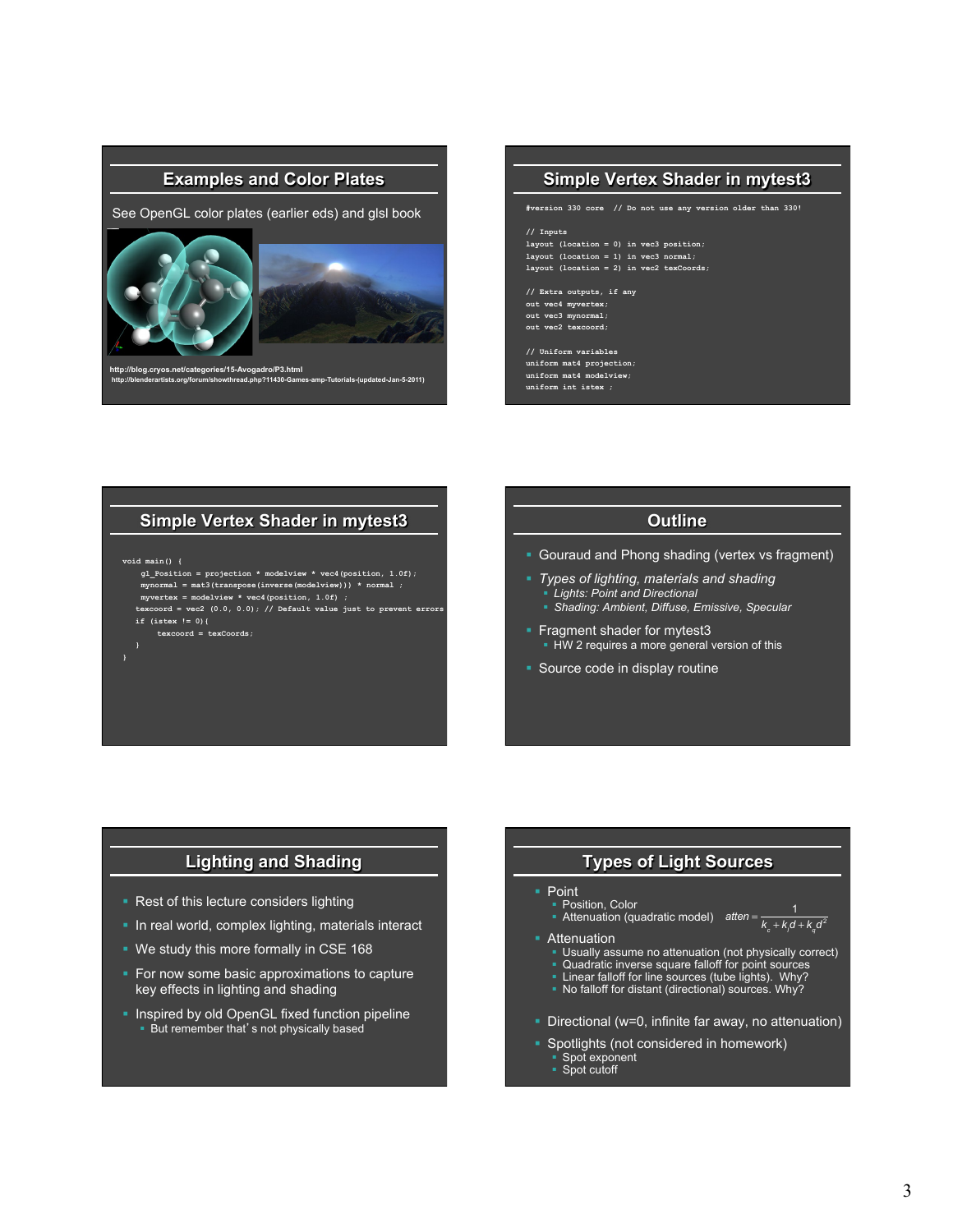## **Material Properties**

- § Need normals (to calculate how much diffuse, specular, find reflected direction and so on)
	- § *Usually specify at each vertex, interpolate*
	- GLUT used to do it automatically for teapots etc
	- (we provide meshes with normals instead for you in hw 2) § Can do manually for parametric surfaces
	- § Average face normals for more complex shapes
- § Four terms: Ambient, Diffuse, Specular, Emissive

#### **Emissive Term**



 $I = E$ *mission*<sub>material</sub>

- Only relevant for light sources when looking directly at them
- Gotcha: must create geometry to actually see light
- Emission does not in itself affect other lighting calculations







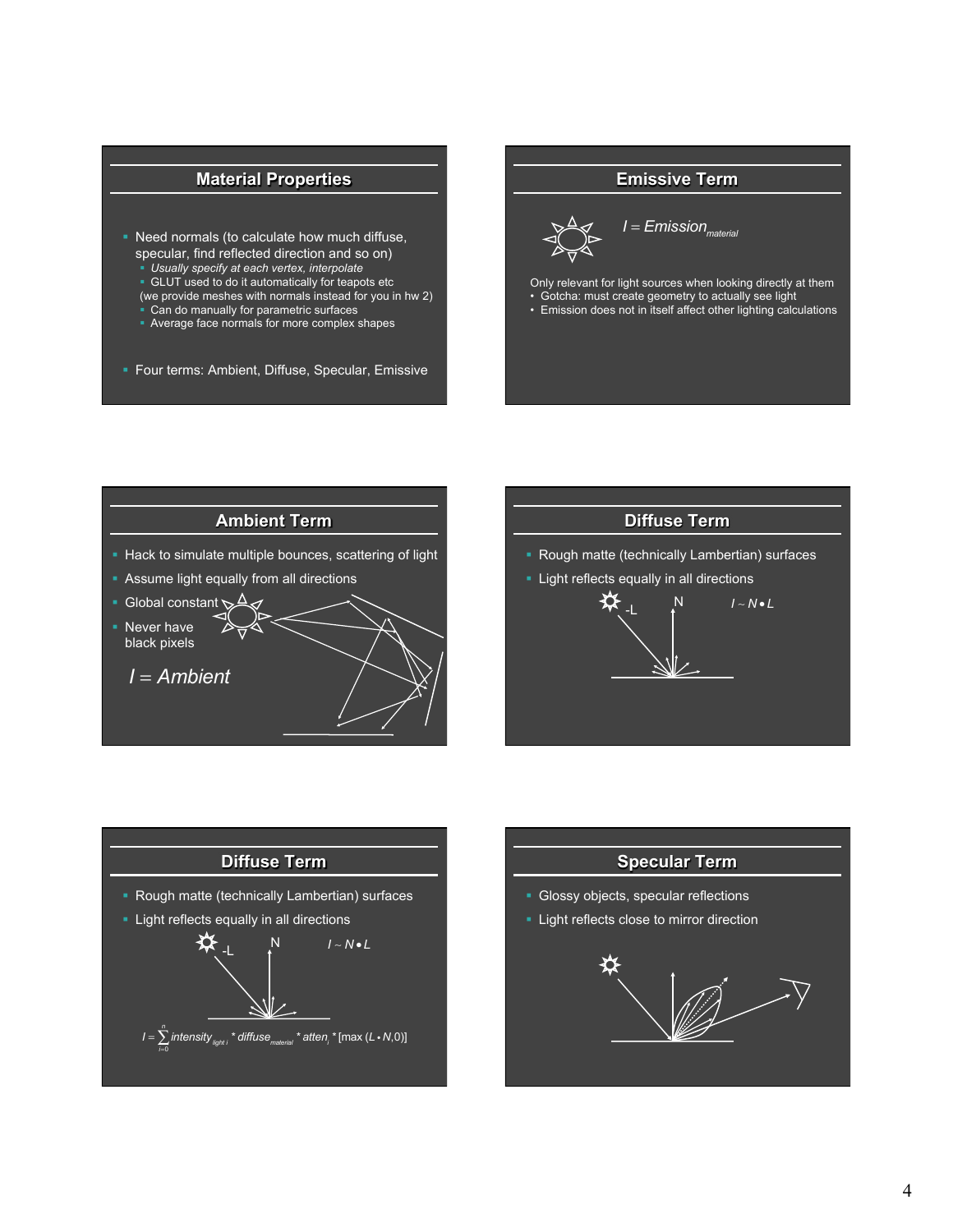### **Phong Illumination Model**

- § Specular or glossy materials: highlights
- Polished floors, glossy paint, whiteboards
- For plastics highlight is color of light source (not object)
- For metals, highlight depends on surface color
- Really, (blurred) reflections of light source



#### **Idea of Phong Illumination**

- Find a simple way to create highlights that are viewdependent and happen at about the right place
- § Not physically based
- § Use dot product (cosine) of eye and reflection of light direction about surface normal
- § Alternatively, dot product of half angle and normal • Has greater physical backing. We use this form
- Raise cosine lobe to some power to control sharpness or roughness







## **Outline**

- Gouraud and Phong shading (vertex vs fragment)
- § Types of lighting, materials and shading § Lights: Point and Directional ■ Shading: Ambient, Diffuse, Emissive, Specular
- § *Fragment shader for mytest3*
- **HW** 2 requires a more general version of this
- **Source code in display routine**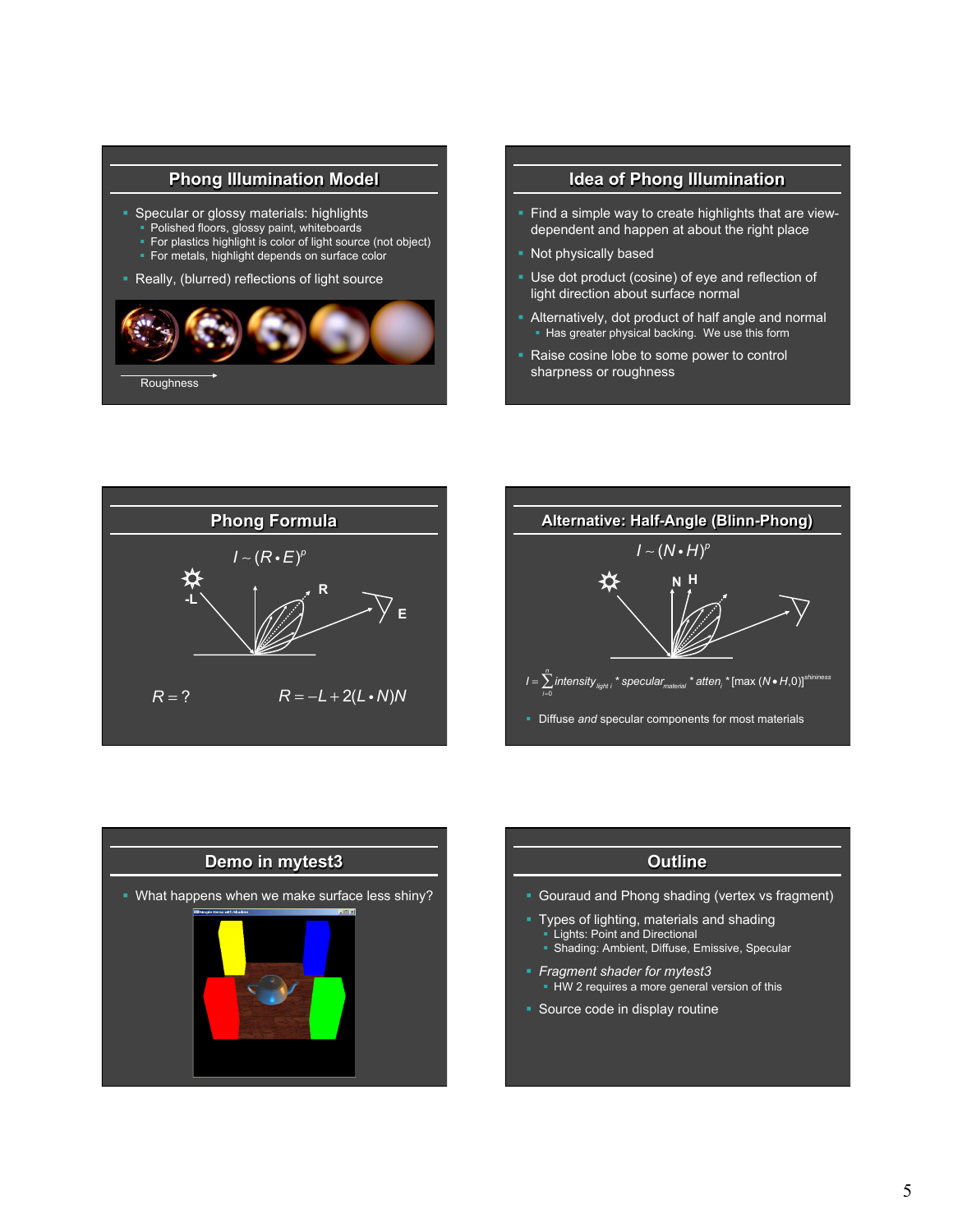#### **Fragment Shader Setup**

**#version 330 core // Do not use any version older than 330!** 

**// Inputs fragment shader are outputs of same name of vertex shader in vec4 myvertex;** 

- **in vec3 mynormal;**
- **in vec2 texcoord;**

**// Output the frag color out vec4 fragColor;** 

**uniform sampler2D tex ; uniform int istex ; uniform int islight ; // are we lighting. uniform vec3 color;** 

#### **Fragment Shader Variables**

```
// Assume light 0 is directional, light 1 is a point light. 
// Actual light values are passed from the main OpenGL program. 
// This could be fancier. My goal is to illustrate a simple idea. 
uniform vec3 light0dirn ; 
uniform vec4 light0color ; 
uniform vec4 light1posn ; 
uniform vec4 light1color ; 
// Now, set the material parameters. These could be bound to 
// a buffer. But for now, I'll just make them uniform. 
// I use ambient, diffuse, specular, shininess. 
// Ambient is just additive and doesn't multiply the lights. 
uniform vec4 ambient ; 
uniform vec4 diffuse ;
```
**uniform vec4 specular ; uniform float shininess ;** 

#### **Fragment Shader Compute Lighting**

**vec4 ComputeLight (const in vec3 direction, const in vec4 lightcolor, const in vec3 normal, const in vec3 halfvec, const in vec4 mydiffuse, const in vec4 myspecular, const in float myshininess) {** 

 **float nDotL = dot(normal, direction) ; vec4 lambert = mydiffuse \* lightcolor \* max (nDotL, 0.0) ;** 

 **float nDotH = dot(normal, halfvec) ; vec4 phong = myspecular \* lightcolor \* pow (max(nDotH, 0.0), myshininess) ;** 

 **vec4 retval = lambert + phong ; return retval ;** 

#### **Fragment Shader Main Transforms**

#### **void main (void)**

**{** 

 **if (istex > 0) fragColor = texture(tex, texcoord); else if (islight == 0) fragColor = vec4(color, 1.0f) ; else { // They eye is always at (0,0,0) looking down -z axis // Also compute current fragment position, direction to eye const vec3 eyepos = vec3(0,0,0) ; vec3 mypos = myvertex.xyz / myvertex.w ; // Dehomogenize vec3 eyedirn = normalize(eyepos - mypos) ;** 

> **// Compute normal, needed for shading. vec3 normal = normalize(mynormal) ;**

#### **Fragment Shader Main Routine**

 **// Light 0, directional** 

#### **vec3 direction0 = normalize (light0dirn) ;**

```
 vec3 half0 = normalize (direction0 + eyedirn) ; 
 vec4 col0 = ComputeLight(direction0, light0color, normal, half0, diffuse, specular, shininess) ;
```
 **// Light 1, point** 

 **vec3 position = light1posn.xyz / light1posn.w ; vec3 direction1 = normalize (position - mypos) ;** 

- **// no attenuation**
- 

 **vec3 half1 = normalize (direction1 + eyedirn) ; vec4 col1 = ComputeLight(direction1, light1color, normal, half1, diffuse, specular, shininess) ;** 

#### **fragColor = ambient + col0 + col1 ;**

**}** 

#### **Outline**

- Gouraud and Phong shading (vertex vs fragment)
- § Types of lighting, materials and shading Lights: Point and Directional
- § Shading: Ambient, Diffuse, Emissive, Specular
- **Fragment shader for mytest3 HW 2 requires a more general version of this**
- § *Source code in display routine*